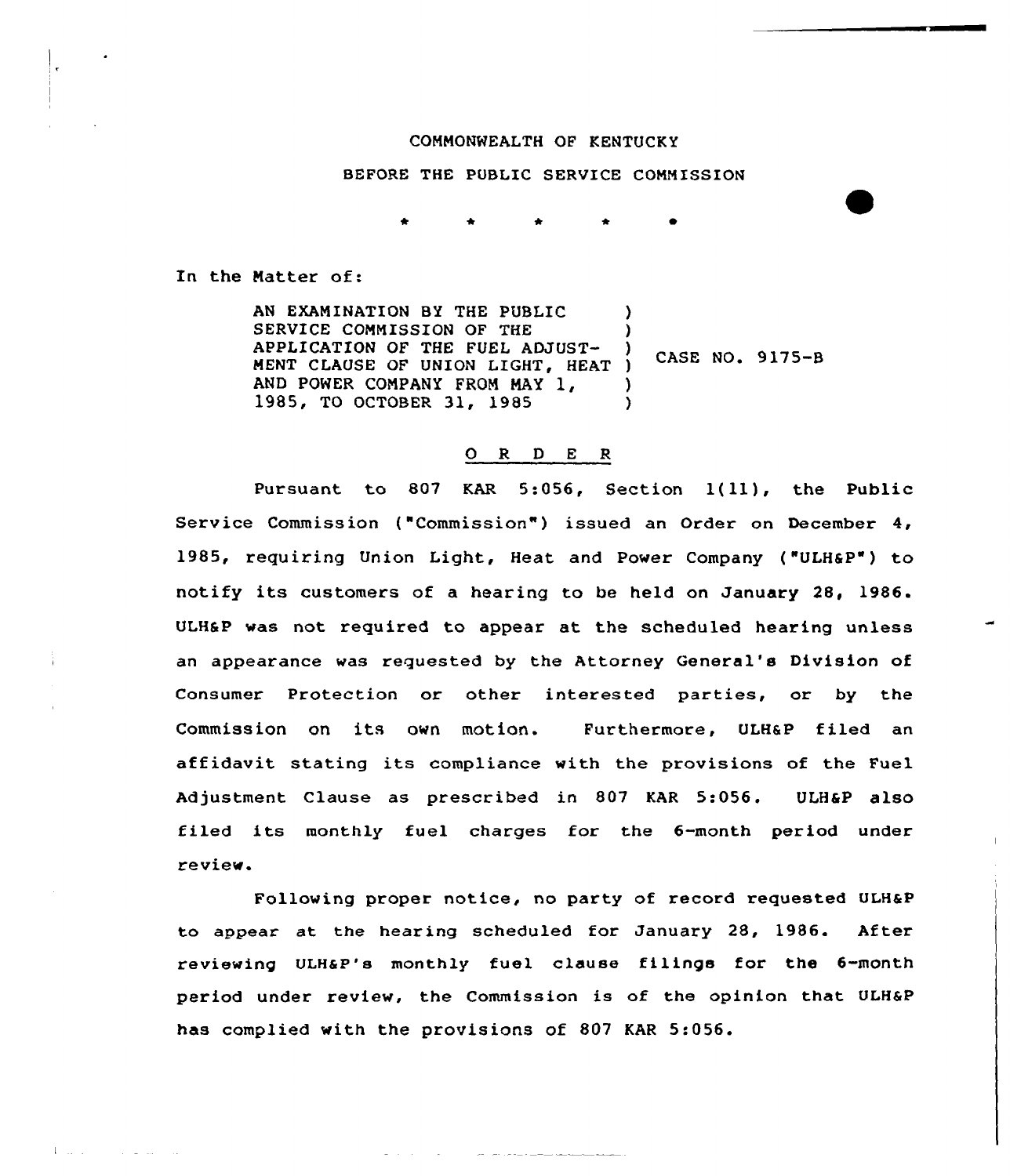An additional Order was issued on January 9, 1986, proposing a revision to ULHsP's monthly fuel clause report and requesting comments. The effect of this revision will. be to go from a FAC that may continually over- or under-collect to one that will true-up every month. Since this revision will eliminate any future over/under collection of FAC revenues, the Commission must now determine the most appropriate method of dealing with ULH&P's cumulative overrecovery of 8738,538.00 of FAC revenue as of October 31, 1985.<sup>1</sup> It is the opinion of the Commission that ULH&P should update this figure through March 1, 1986, and present evidence why the amount should not be refunded to its customers over <sup>a</sup> 6-month period. It is also the opinion of the Commission that ULHaP's proposal to eliminate the embedded base cost of fuel from its base energy charge and state all fuel costs separately in its fuel clause would be in violation of Commission regulations, 807 KAR 5:056.

IT IS THEREFORE ORDERED that:

(1) The charges and credits billed by ULH&P through the fuel adjustment clause for the period May 1, 1985, through October 31, 1985, be and they hereby are approved.

(2) The revised monthly fuel clause report shown at Appendix A be implemented with the fuel clause filing which applies to bills for May 1986.

 $1$ ULH&P's response to PSC data request of December 4, 1985.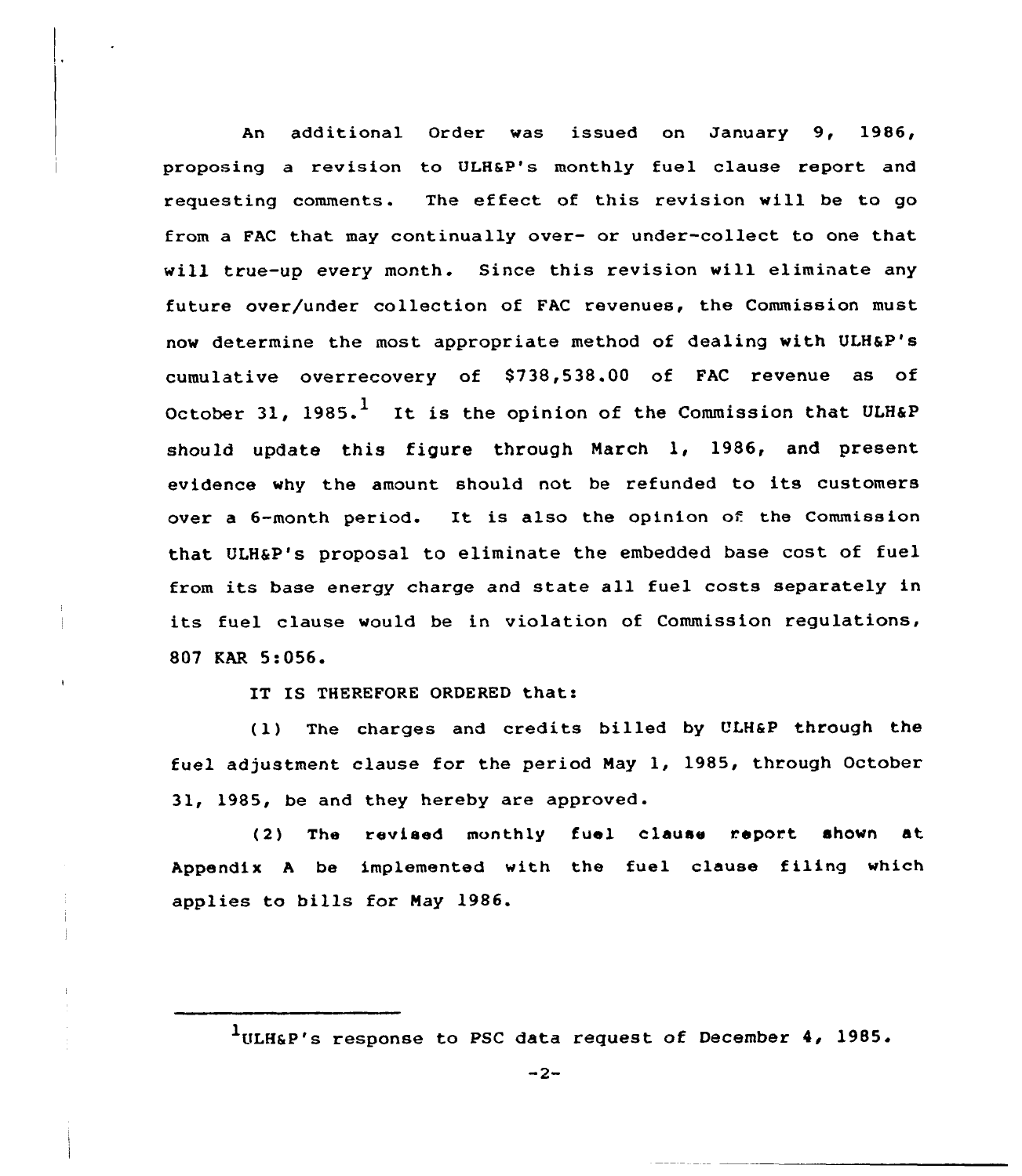(3) Within 20 days of the date of this Order ULHSP shall file a schedule of accumulated fuel adjustment over-recoveries through March 1, 1986, and present evidence why this amount should not be refunded to its customers over <sup>a</sup> 6-month period.

Done at Frankfort, Kentucky, this 1st'day of April, 1986.

PUBLIC SERVICE CONNISSION

<u>il D. L.</u> Vice Chairman 1 Williamin

Toner

ATTEST:

**Secretary**